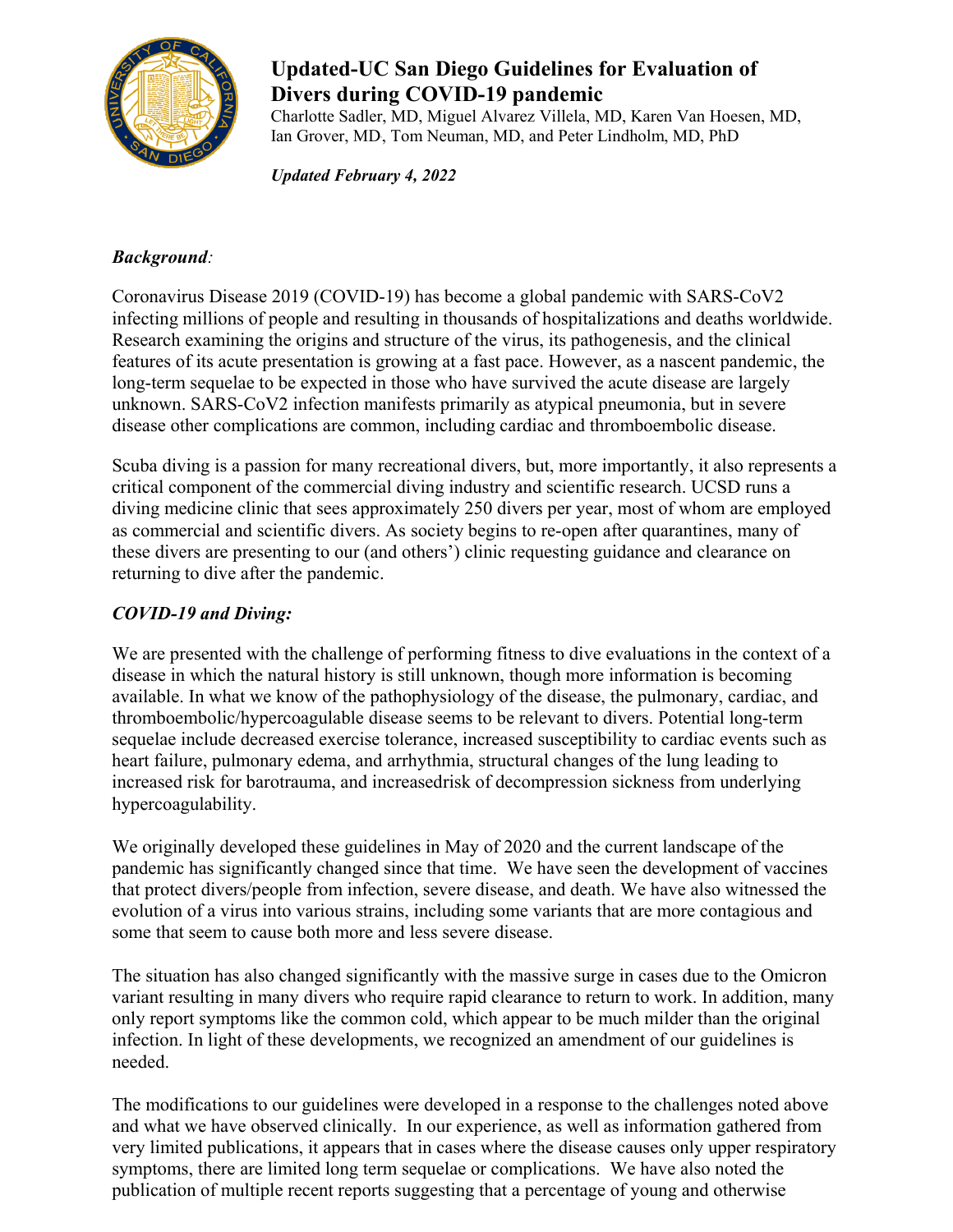healthy patients who recover from mild or asymptomatic COVID-19 illness, may have surrogate findings of myocardial inflammation or damage on cardiac MRI. These findings are, however, of unclear clinical and prognostic significance. Our recommendations remain centered around the presence of cardiac symptoms or exercise limitations to guide further testing. Consequently, we have adjusted to treating such cases in a similar nature as we would other uncomplicated seasonal, upper respiratory viruses.

 A few things should be noted-first, recommendations for those with moderate or severe disease have not changed. Second, as with our original guidelines, we strongly emphasize that these amendments are only applicable to those who have recovered from their acute illness, are completely asymptomatic, and back to their baseline exercise capacity.

Our goal has been to categorize divers based on the history and severity of their illness and base their return to dive evaluation accordingly. As with any illness, ultimately the work up is left to the discretion of the evaluating physician. Our plan is to continue to update them  $f =$  as we gain more experience and more evidence becomes available. The following guidelines are referring to divers who are *completely asymptomatic* after their illness, including exercise tolerance (see below). Before using the guidelines below, a few terms warrant definition:

*Definitions of terms used in guidelines:* 

### *COVID-19-suspected Illness*

We define a COVID-19-suspected illness as a diver who had symptoms consistent with COVID-19 with or without a positive PCR or rapid antigen, given that testing is still not universally available or reliable. We are currently using the CDC case definition (updated Aug 24, 2021) of COVID-19 for those patients who did not have PCR or rapid antigen confirmed illness:

In the absence of a more likely diagnosis:

- Acute onset or worsening of at least two of the following symptoms or signs:
- fever (measured or subjective),
- chills,
- rigors,
- myalgia,
- headache,
- sore throat,
- nausea or vomiting,
- diarrhea,
- fatigue,
- congestion or runny nose.

OR

- Acute onset or worsening of any one of the following symptoms or signs:
- cough,
- shortness of breath,
- difficulty breathing,
- olfactory disorder,
- taste disorder,
- confusion or change in mental status,
- persistent pain or pressure in the chest,
- pale, gray, or blue-colored skin, lips, or nail beds, depending on skin tone,
- inability to wake or stay awake.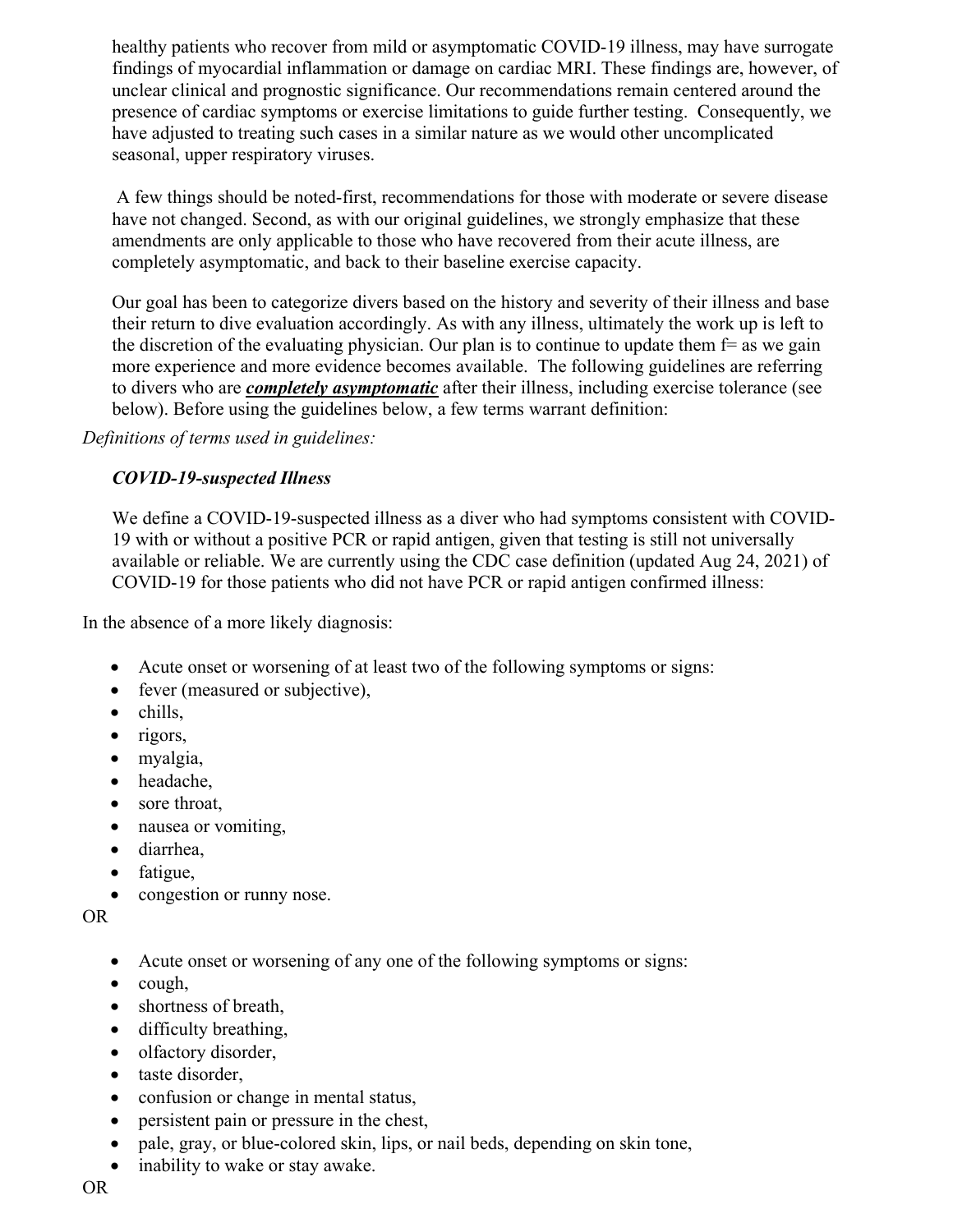- Severe respiratory illness with at least one of the following:
- Clinical or radiographic evidence of pneumonia,
- Acute respiratory distress syndrome (ARDS).

### *Exercise Tolerance*

This is likely the most important definition used in our guidelines and it is vital that physicians evaluate it carefully. It is our belief that a diver with significant cardiac or pulmonary pathophysiology would not have a normal exercise tolerance. However, the definition of the word normal is critical. First, the diver must have returned to his or her baseline level of exercise and tolerance. Even minor deviations from their baseline ("getting more winded," longer recovery times, etc) warrants further testing and investigation. Second, the physician must be satisfied that the diver's exercise regimen warrants an appropriate exertional test for diving. There are no universally agreed upon recommendations on an exercise tolerance level needed for all divers, but the ADCI guidelines for commercial divers require a minimum level of 10 METS. If the physician is not convinced that the diver's self-reported exercise level meets appropriate criteria or concerned that it would not reveal underlying cardiac or pulmonary disease, further testing is warranted.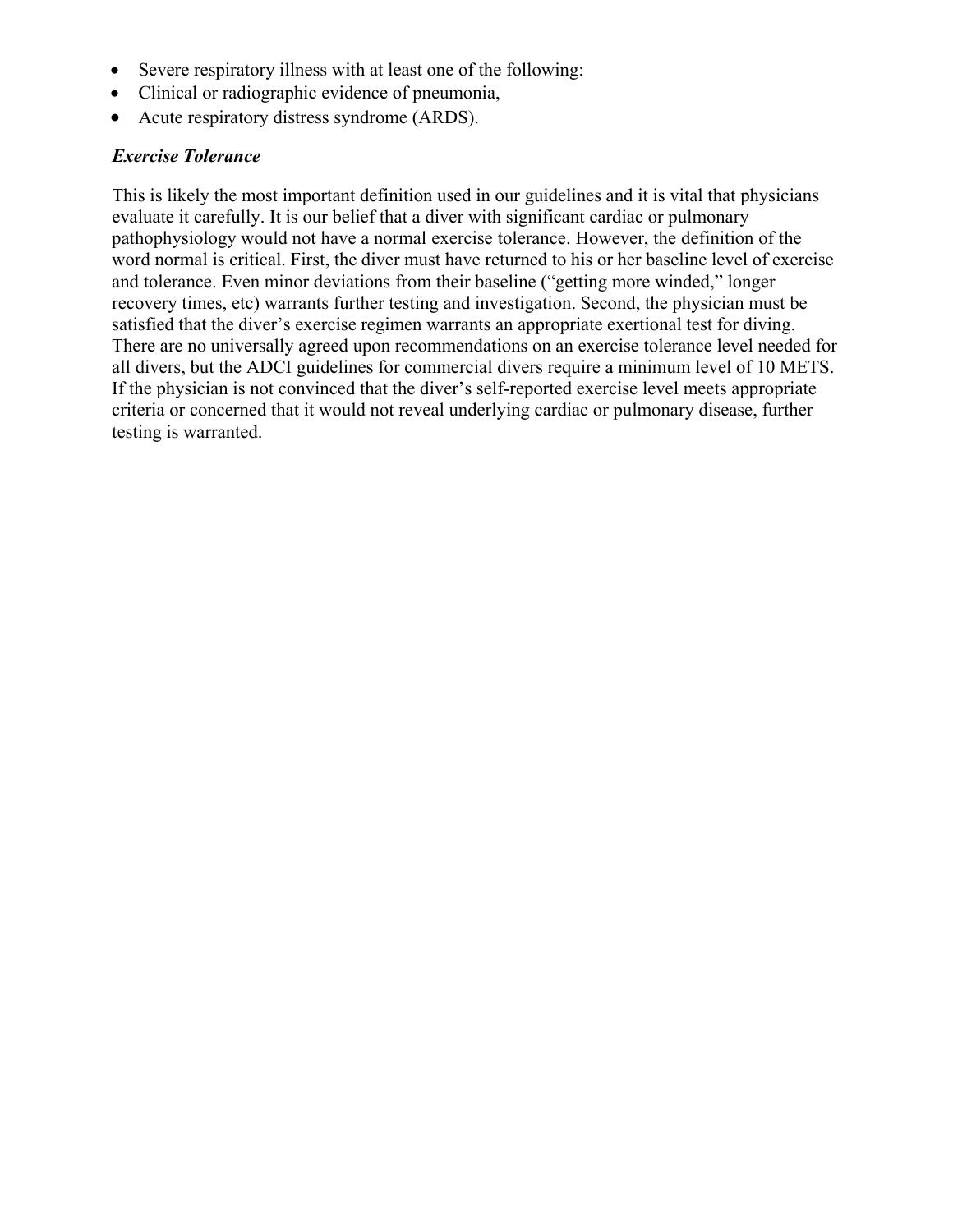### **UC San Diego Guidelines for Evaluation of Divers during COVID-19 pandemic**

Charlotte Sadler, MD, Miguel Alvarez Villela, MD, Karen Van Hoesen, MD, Ian Grover, MD, Tom Neuman, MD, and Peter Lindholm, MD, PhD

# *Updated GUIDELINES FOR DIVER EVALUATION:*

| Category 0<br><b>NO</b> history of<br>$COVID-19$<br>suspected<br>illness                  | Category 0.5<br><b>VERY MILD</b><br>$COVID-19-$<br>suspected illness                                                                                                                                                                                                                                                          | Category 1<br>MILD<br>$COVID-19-$<br>suspected illness                                                                                                                                                                                                                                                                                                                                                                                                                                               | Category 2<br><b>MODERATE</b><br>$COVID-19-$<br>suspected illness                                                                                                                                                                                                                                                                                                                                                                                                                                         | Category 3<br><b>SEVERE</b><br>COVID-19-suspected<br>illness                                                                                                                                                                                                                                                                                                                                                                                                  |
|-------------------------------------------------------------------------------------------|-------------------------------------------------------------------------------------------------------------------------------------------------------------------------------------------------------------------------------------------------------------------------------------------------------------------------------|------------------------------------------------------------------------------------------------------------------------------------------------------------------------------------------------------------------------------------------------------------------------------------------------------------------------------------------------------------------------------------------------------------------------------------------------------------------------------------------------------|-----------------------------------------------------------------------------------------------------------------------------------------------------------------------------------------------------------------------------------------------------------------------------------------------------------------------------------------------------------------------------------------------------------------------------------------------------------------------------------------------------------|---------------------------------------------------------------------------------------------------------------------------------------------------------------------------------------------------------------------------------------------------------------------------------------------------------------------------------------------------------------------------------------------------------------------------------------------------------------|
| Definition:<br>No history of<br>COVID-19 or<br>asymptomatic<br>positive<br>screening test | Definition:<br>• isolated<br>upper<br>respiratory or<br>systemic<br>symptoms<br>(rhinorrhea/<br>congestion/<br>pharyngitis/<br>loss of taste or<br>smell), fevers,<br>fatigue, or<br>myalgias but<br><b>WITHOUT</b><br>lower<br>respiratory or<br>cardiac<br>symptoms.<br>• Returned to<br>baseline<br>exercise<br>tolerance. | Definition:<br>• Symptomatic<br>COVID-19<br>including any<br>of the<br>following: Any<br>lower<br>respiratory or<br>cardiac<br>symptoms,<br>including chest<br>pain,<br>palpitations,<br>significant*<br>cough,<br>shortness of<br>breath with<br>exertion or at<br>rest.<br>• outpatient<br>treatment only<br>without evidence<br>of hypoxemia.<br>· Did not<br>require<br>supplemental<br>oxygen<br>• Imaging was<br>normal or not<br>required<br>• Returned to<br>baseline exercise<br>tolerance. | Definition:<br>• Required<br>supplemental<br>oxygen or was<br>hypoxic<br>· had abnormal<br>chest imaging (chest<br>radiograph or CT<br>scan)<br>• admitted to the<br>hospital but did<br>NOT require assisted<br>ventilation (BIPAP,<br>CPAP, or ventilator)<br>or ICU level of care.<br>• If admitted, had<br>documentation of a<br>normal cardiac work<br>up including normal<br>ECG and cardiac<br>biomarkers e.g.<br>troponin or CK-MB<br>and BNP<br>• Returned to<br>baseline exercise<br>tolerance. | Definition:<br>• Required<br>mechanical or assisted<br>(CPAP, BIPAP)<br>ventilation, or ICU<br>admission<br>• Cardiac involvement<br>defined as abnormal<br>ECG, abnormal<br>echocardiogram, or<br>elevated cardiac<br>biomarkers; e.g.<br>troponin or CK-MB<br>and BNP (or absence<br>of documented work<br>up)<br>$\bullet$ Thromboembolic<br>complications (such as<br>PE, DVT, or other<br>coagulopathy)<br>• Returned to baseline<br>exercise tolerance. |

\*for example, cough that is productive, prevents from sleeping, or requires medication, ultimately defined at the discretion of the evaluating physician

Other factors may be taken into consideration including vaccination status, as there is evidence that breakthrough infections in those vaccinated against COVID-19 results in milder disease, and regional prevalence of variants (omicron vs delta, etc).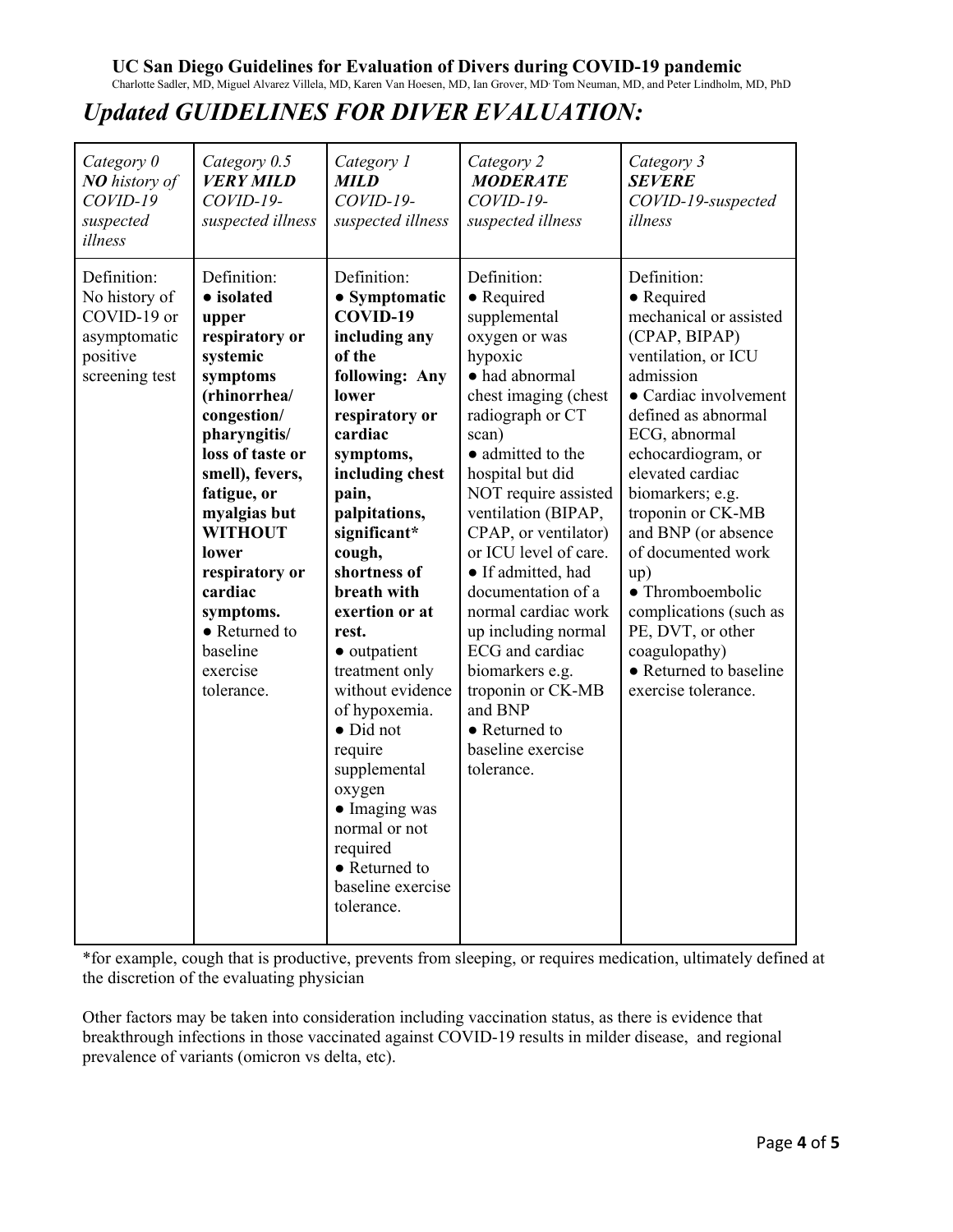### **UC San Diego Guidelines for Evaluation of Divers during COVID-19 pandemic**

Charlotte Sadler, MD, Miguel Alvarez Villela, MD, Karen Van Hoesen, MD, Ian Grover, MD, Tom Neuman, MD, and Peter Lindholm, MD, PhD

| Category 0<br>NO history of<br>$COVID-19$<br>suspected illness                                                                                                                                                                    | Category 0.5<br><b>VERY MILD</b><br>$COVID-19-$<br>suspected illness                                                                                                                                                                         | Category 1<br><b>MILD</b><br>$COVID-19-$<br>suspected<br>illness                                                                                                                                                                                                                                                                                     | Category 2<br><b>MODERATE</b><br>$COVID-19-$<br>suspected illness                                                                                                                                                                                                                                                                                                                                                                                                                                                                                                                                     | Category 3<br><b>SEVERE</b><br>COVID-19-suspected<br>illness                                                                                                                                                                                                                                                                                                                                                                                                                                                                |
|-----------------------------------------------------------------------------------------------------------------------------------------------------------------------------------------------------------------------------------|----------------------------------------------------------------------------------------------------------------------------------------------------------------------------------------------------------------------------------------------|------------------------------------------------------------------------------------------------------------------------------------------------------------------------------------------------------------------------------------------------------------------------------------------------------------------------------------------------------|-------------------------------------------------------------------------------------------------------------------------------------------------------------------------------------------------------------------------------------------------------------------------------------------------------------------------------------------------------------------------------------------------------------------------------------------------------------------------------------------------------------------------------------------------------------------------------------------------------|-----------------------------------------------------------------------------------------------------------------------------------------------------------------------------------------------------------------------------------------------------------------------------------------------------------------------------------------------------------------------------------------------------------------------------------------------------------------------------------------------------------------------------|
| • Initial/annual<br>exam per<br><b>ADCI/AAUS</b><br>/NOAA<br>/RSTC<br>guidelines<br>Chest<br>radiograph<br>only if<br>required per<br><b>ADCI/AAUS</b><br>NOAA/<br><b>RSTC</b><br>guidelines<br>No additional<br>testing required | Initial/annual<br>$\bullet$<br>exam per<br><b>ADCI/AAUS</b><br>/NOAA<br>/RSTC<br>guidelines<br>Chest<br>radiograph<br>only if<br>required per<br><b>ADCI/AAUS</b><br>NOAA/<br><b>RSTC</b><br>guidelines<br>No additional<br>testing required | ·Initial/annual<br>exam per<br><b>ADCI/AAUS/</b><br><b>NOAA/RSTC</b><br>guidelines<br>• Spirometry<br>$\bullet$ Chest<br>radiograph (PA<br>& Lateral) if<br>abnormal,<br>obtain Chest<br><b>CT</b><br>$\bullet$ If unknown<br>(or<br>unsatisfactory)<br>exercise<br>tolerance,<br>perform<br>exercise<br>tolerance test<br>with oxygen<br>saturation | $\bullet$ Initial/annual<br>exam per<br><b>ADCI/AAUS/</b><br><b>NOAA/RSTC</b><br>guidelines<br>• Spirometry<br>• Chest radiograph<br>(PA & Lateral) if<br>abnormal, obtain<br>Chest CT<br>$\bullet$ ECG<br>• Echocardiogram<br>(if no work up was<br>done as an inpatient.<br>Can forgo if had<br>negative work up)<br>• If unknown (or<br>unsatisfactory)<br>exercise tolerance,<br>perform exercise<br>tolerance test with<br>oxygen saturation<br>• Investigation and<br>management of any<br>other complications<br>or symptoms per<br>provider and<br><b>ADCI/AAUS/NOA</b><br>A/ RSTC guidelines | $\bullet$ Initial/annual<br>exam per<br><b>ADCI/AAUS/</b><br><b>NOAA /RSTC</b><br>guidelines<br>• Spirometry<br>• Chest radiograph<br>(PA & Lateral) (if<br>abnormal, obtain<br>Chest CT)<br>$\bullet$ ECG<br>• Repeat Cardiac<br>troponin or CK-MB<br>and BNP to ensure<br>normalization<br>• Echocardiogram<br>$\bullet$ Exercise<br>Echocardiogram with<br>oxygen saturation<br>• Investigation and<br>management of any<br>other complications<br>or symptoms per<br>provider and<br>ADCI/AAUS/NOAA/<br>RSTC guidelines |